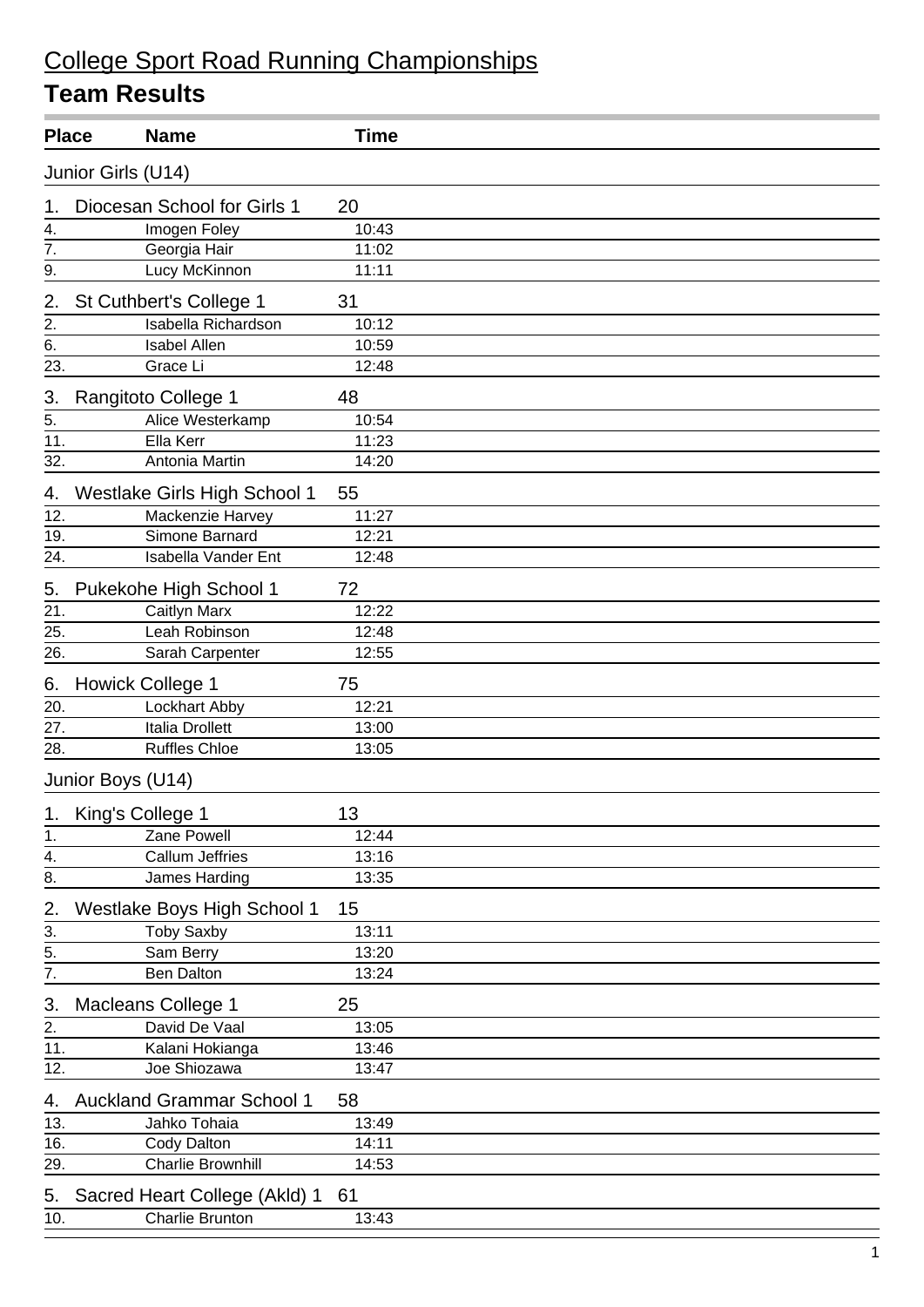## College Sport Road Running Championships

|                   | <b>Place</b><br><b>Name</b>      | Time  |  |
|-------------------|----------------------------------|-------|--|
|                   | Fergus Harland                   | 14:48 |  |
| $\frac{24}{27}$ . | Liam Bailey                      | 14:50 |  |
| 6.                | Rangitoto College 1              | 83    |  |
| 22.               | <b>Alasdair Miller</b>           | 14:38 |  |
| 23.               | Leon Jacobi                      | 14:41 |  |
| 38.               | <b>Elliot Lawler</b>             | 15:40 |  |
| 7.                | <b>Howick College 1</b>          | 112   |  |
| 28.               | <b>Austin Carew</b>              | 14:52 |  |
| 36.               | Nicolas Snyman                   | 15:24 |  |
| 48.               | <b>Tevita Sila</b>               | 16:03 |  |
| 8.                | Pukekohe High School 1           | 114   |  |
| 17.               | Aditya Sharma                    | 14:13 |  |
| 46.               | <b>Bradley Morrison</b>          | 16:01 |  |
| 51.               | Vaughan Heremaia                 | 16:30 |  |
| 9.                | Avondale College 1               | 159   |  |
| 42.               | <b>Keon Hall</b>                 | 15:44 |  |
| 53.               | Sam Roberts                      | 16:37 |  |
| 64.               | Sunil Khatri                     | 28:16 |  |
|                   | Intermediate Girls (U16)         |       |  |
| 1.                | Macleans College 1               | 13    |  |
| 1.                | <b>Krystal Clark</b>             | 14:29 |  |
| 5.                | Maddi Hohneck                    | 15:22 |  |
| 7.                | Mia Bolton                       | 15:54 |  |
| 2.                | St Cuthbert's College 1          | 15    |  |
| $\overline{3}$ .  | <b>Emily Hacket Pain</b>         | 15:11 |  |
| $\overline{4}$ .  | Emma Hamilton                    | 15:16 |  |
| 8.                | Lucy Jeffries                    | 15:59 |  |
|                   | Intermediate Boys (U16)          |       |  |
| 1.                | Westlake Boys High School 1      | 6     |  |
| 1.                | Jude Darby                       | 12:43 |  |
| $\overline{2}$ .  | <b>Blair Hill</b>                | 12:46 |  |
| $\overline{3}$ .  | Callum De Moor                   | 13:04 |  |
| 2.                | King's College 1                 | 24    |  |
| 4.                | Jamie Robertson                  | 13:07 |  |
| 6.                | <b>Oliver Rogers</b>             | 13:19 |  |
| 14.               | <b>Edward Day</b>                | 13:37 |  |
| 3.                | Macleans College 1               | 40    |  |
| 7.                | Lakshay Bawa                     | 13:22 |  |
| 16.               | Noah Davis                       | 13:46 |  |
| 17.               | Matthew Wilson                   | 13:49 |  |
| 4.                | <b>Auckland Grammar School 1</b> | 42    |  |
| 10.               | Sam Heyes                        | 13:25 |  |
| 11.               | Eshaan Arora                     | 13:25 |  |
| 21.               | Isaac Chaytor                    | 14:00 |  |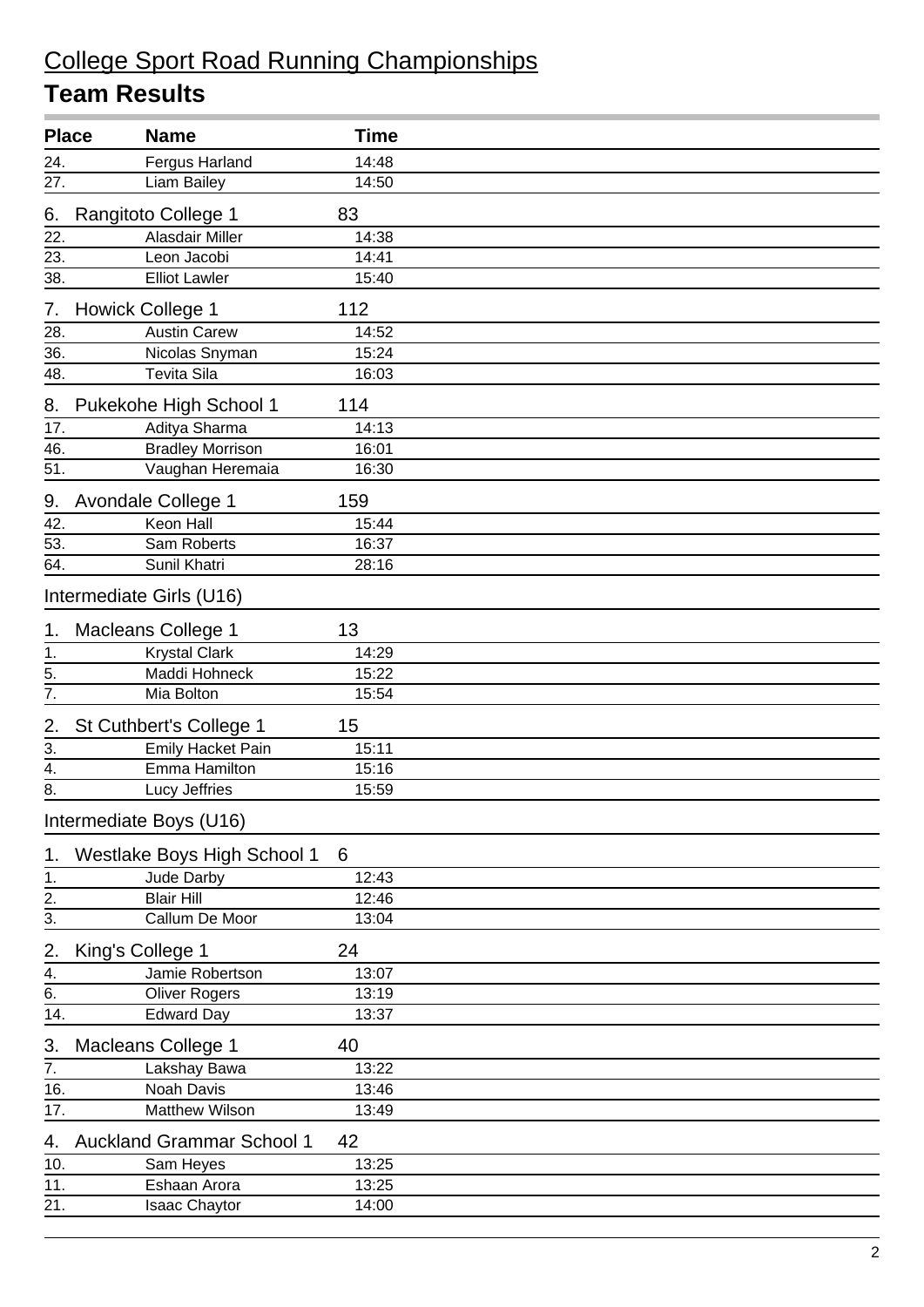# College Sport Road Running Championships

| <b>Place</b>      |                    | <b>Name</b>                   | <b>Time</b> |  |
|-------------------|--------------------|-------------------------------|-------------|--|
| 5.                |                    | Rangitoto College 1           | 46          |  |
| 8.                |                    | Callum Hockey                 | 13:23       |  |
| 9.                |                    | <b>Arjun Suresh</b>           | 13:25       |  |
| $\overline{29}$ . |                    | <b>Michael Padrutt</b>        | 14:26       |  |
| 6.                |                    | Sacred Heart College (Akld) 1 | 77          |  |
| 18.               |                    | Milligan Hudson               | 13:53       |  |
| 28.               |                    | <b>Andrew Matthews</b>        | 14:23       |  |
| 31.               |                    | <b>Ethan Quirk</b>            | 14:34       |  |
| 7.                |                    | St Peter's College (Akld) 1   | 80          |  |
| 13.               |                    | <b>Samuel Turner</b>          | 13:30       |  |
| 24.               |                    | <b>Daniel Neville</b>         | 14:14       |  |
| 43.               |                    | Benjamin Kroonenberg          | 15:10       |  |
| 8.                |                    | Saint Kentigern College 1     | 100         |  |
| 27.               |                    | Logan Cowie                   | 14:21       |  |
| 32.               |                    | <b>Timothy Hunter</b>         | 14:36       |  |
| 41.               |                    | Aiden Iqbal                   | 15:04       |  |
|                   | Senior Girls (U19) |                               |             |  |
| 1.                |                    | St Cuthbert's College 1       | 11          |  |
| 1.                |                    | Kendall Vaughan               | 15:19       |  |
| $\frac{1}{4}$     |                    | <b>Claire Rees</b>            | 16:10       |  |
| 6.                |                    | Josie Kinnear                 | 16:47       |  |
| $\frac{2}{5}$     | King's College 1   |                               | 24          |  |
|                   |                    | <b>Brooke Varney</b>          | 16:33       |  |
| $\overline{7}$ .  |                    | Claudia Marris                | 17:11       |  |
| 12.               |                    | Paulina Proske                | 22:12       |  |
| 3.                |                    | <b>Macleans College 1</b>     | 29          |  |
| 8.                |                    | Micol Paloschi                | 17:14       |  |
| $\overline{10}$ . |                    | Gemma Black                   | 18:24       |  |
| 11.               |                    | Caitlyn Khoo                  | 18:32       |  |
|                   | Senior Boys (U19)  |                               |             |  |
| 1.                |                    | Westlake Boys High School 1   | 11          |  |
| 2.                |                    | Joseph Clark                  | 18:11       |  |
| $\overline{3}$ .  |                    | Murdoch McIntyre              | 18:16       |  |
| 6.                |                    | David Moore                   | 18:54       |  |
| 2.                |                    | Sacred Heart College (Akld) 1 | 25          |  |
| 4.                |                    | Jacob Holmes                  | 18:34       |  |
| $\overline{7}$ .  |                    | Jonathan Ansley               | 19:24       |  |
| 14.               |                    | James Matthews                | 20:16       |  |
| 3.                |                    | Macleans College 1            | 36          |  |
| 1.                |                    | <b>Theo Quax</b>              | 18:01       |  |
| 9.                |                    | Flynn Palmer                  | 19:27       |  |
| 26.               |                    | Angus Stewart                 | 22:53       |  |
| 4.                |                    | St Peter's College (Akld) 1   | 49          |  |
| 13.               |                    | Liam Barry                    | 20:02       |  |